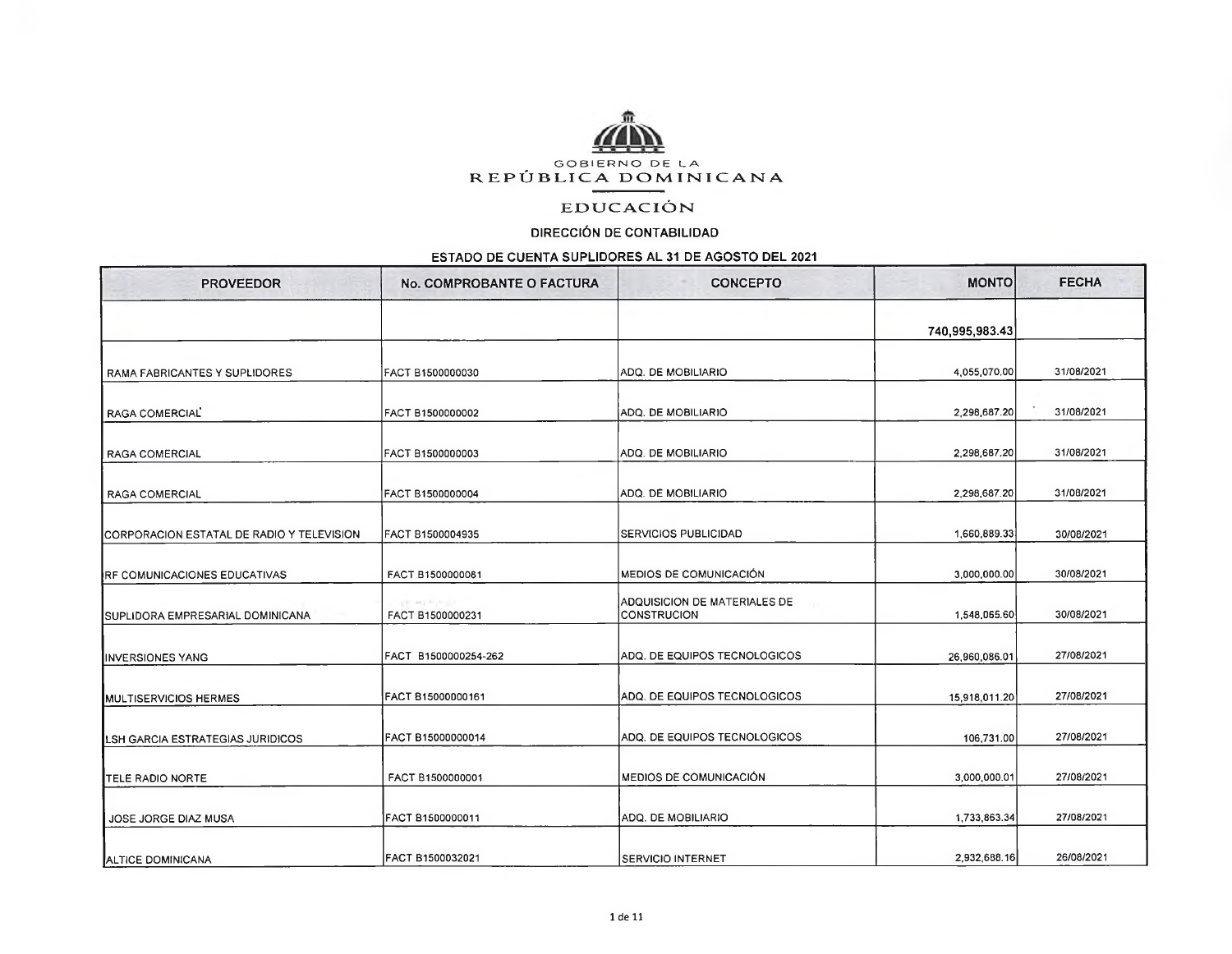| COLUMBUS NETWORKS DOMINICANA                                          | FACT B1500002671                  | <b>SERVICIO INTERNET</b>           | 1,177,124.21   | 26/08/2021 |
|-----------------------------------------------------------------------|-----------------------------------|------------------------------------|----------------|------------|
| AYUNTAMIENTO DEL DISTRITO MUNICIPAL CRISTO<br><b>REY DE GUARAGUAO</b> | FACT B1500000001-2-3-4-           | RESIDUOS SOLIDOS                   | 765,900.00     | 25/08/2021 |
| AUTO MECANICA GOMEZ                                                   | FACT B1500001302                  | MANTENIMIENTO VEHICULOS            | 229,554.25     | 25/08/2021 |
| <b>CASTING SCORPION</b>                                               | FACT B1500000604                  | ADQ DE ETIQUETAS                   | 31,506.00      | 25/08/2021 |
| <b>GRUPO DITER</b>                                                    | FACT B1500000053                  | ADQ DE RADIOS DE COMUNICACIÓN      | 736,544.20     | 25/08/2021 |
| OFICINA UNIVERSAL                                                     | FACT B1500001313-1314             | ADQ. DE EQUIPOS TECNOLOGICOS       | 366,980,000.00 | 25/8/2021  |
| ALTICE DOMINICANA                                                     | FACT B1500032144                  | SERVICIO TELEFONICO                | 4,102,839.50   | 24/08/2021 |
| CORPORACION DE ACUEDUCTO Y ALCANTARILLADO<br>DE BOCA CHICA (CORAABO)  | FACT CORRESP AL MES DE JULIO 2021 | SERVICIO AGUA POTABLE ESCUELAS .   | 1,284,605.00   | 23/08/2021 |
| <b>CTAV SRL</b>                                                       | FACT B1500000233                  | <b>SERV DE ALQUILER DE EQUIPOS</b> | 131,000.00     | 19/08/2021 |
| <b>INVERSIONES BROOKVILLE</b>                                         | FACT B1500000052                  | ADQ. DE MOBILIARIO                 | 1,980,627.17   | 19/08/2021 |
| CONSORCIO DORADEL                                                     | FACT B1500000225                  | ALMUERZO                           | 1,783,705.70   | 18/08/2021 |
| CONSORCIO SPS                                                         | FACT B1500000002                  | ADQ, DE EQUIPOS, REP. DIGITAL      | 9,268,080.31   | 17/8/2021  |
| ce u<br><b>ICARIDELPA SA</b>                                          | FACT B1500000422-423              | SERVICIO DE ALIMENTO Y ALOJAMIENTO | 5,049,760.40   | 17/08/2021 |
| RAMONA ANDI SANTOS                                                    | FACT B1500000183                  | LEGALIZACION DE DOCUMENTOS         | 49,560.00      | 13/08/2021 |
| JONNES ANTONIO POLANCO ENCARNACION                                    | FACT B1500000002                  | LEGALIZACION DE DOCUMENTOS         | 21,240.00      | 13/08/2021 |
| PETROMOVIL                                                            | FACT B15000009325                 | ADQ DE TICKETS                     | 10,000,000.00  | 13/08/2021 |
| MULTIPARQUES S.R.L                                                    | FACT B1500000173                  | <b>ENERGIA ELECTRICA</b>           | 500,920.12     | 12/08/2021 |
| <b>IMAYRA ESTHER GARCIA</b>                                           | FACT B1500000110                  | LEGALIZACION DE DOCUMENTOS         | 24,780.00      | 10/08/2021 |
| <b>SANTA MARGARITA RODRIGUEZ</b>                                      | FACT B1500000008                  | <b>LEGALIZACION DE DOCUMENTOS</b>  | 53,100.00      | 10/08/2021 |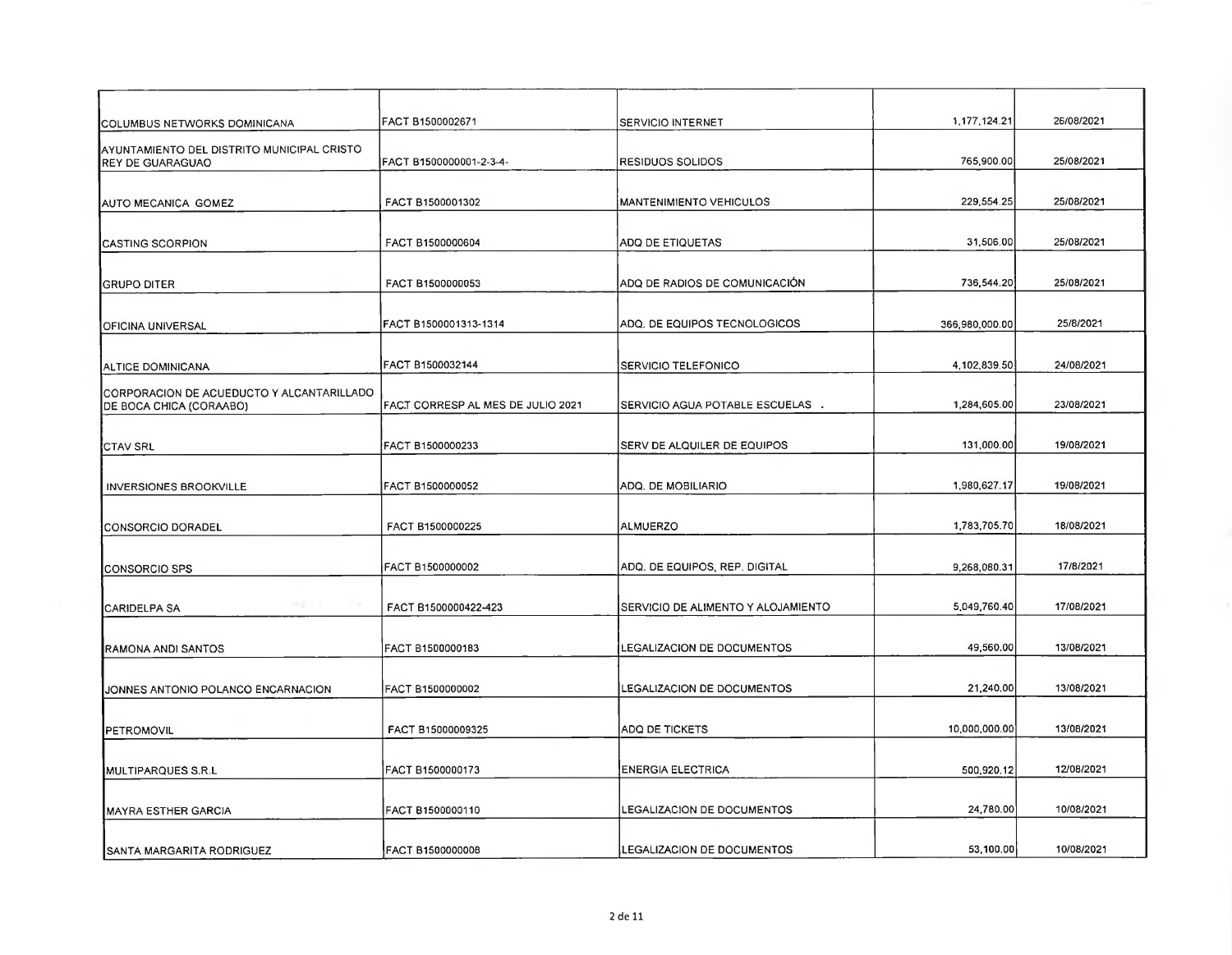| AYUNTAMIENTO MUNICIPAL DE HATO MAYOT DEL<br><b>REY</b>               | FACT B15000000005                                                        | IRESIDUOS SOLIDOS                      | 1,235,700.00   | 09/08/2021  |
|----------------------------------------------------------------------|--------------------------------------------------------------------------|----------------------------------------|----------------|-------------|
| CLARO                                                                | FACT B1500028582                                                         | SERVICIO INTERNET                      | 2,132,893.65   | 14/07/2021  |
|                                                                      |                                                                          |                                        |                |             |
| <b>ISEGURO MEDICO PARA MAESTRO</b>                                   | FACT B1500001059 julio 2021                                              | <b>APORTE</b>                          | 162,350,600.00 | 12/07/2021  |
| MULTIPARQUES S.R.L                                                   | FACT B15000000171, MAYO 2021                                             | <b>ENERGIA ELECTRICA</b>               | 452,317.42     | 18/06/2021  |
| ICORAASAN                                                            | FACT CORRESP AL MES DE ABRIL 2021                                        | SERVICIO AGUA POTABLE ESCUELAS         | 1686,921.50    | 17/06/2021  |
| AYUNTAMIENTO MUNICIPAL DE CONSUELO                                   | FACT B15000000165-166-167                                                | <b>RESIDUOS SOLIDOS</b>                | 224,100.00     | 31/05/2021  |
|                                                                      |                                                                          |                                        |                |             |
| MULTIPARQUES S.R.L                                                   | FACT B15000000170, ABRIL 2021                                            | <b>ENERGIA ELECTRICA</b>               | 474,990.19     | 19/05/2021  |
| AYUNTAMIENTO SANTO DOMINGO NORTE                                     | FACT B1500000276-277                                                     | <b>RESIDUOS SOLIDOS</b>                | 591,450.00     | .18/05/2021 |
| CENTRO FEMENINO PARA LA ACCION FEMENINA<br><b>CIPAF</b>              | FACT B1500000089                                                         | ABRIL 2021                             | 118,000.00     | 11/05/2021  |
|                                                                      |                                                                          |                                        |                |             |
| CENTRO FEMENINO PARA LA ACCION FEMENINA<br><b>CIPAF</b>              | FACT B1500000091                                                         | <b>MAYO 2021</b>                       | 118,000.00     | 11/05/2021  |
| <b>DOS VENTURA</b>                                                   | FACT B1500000154                                                         | <b>REPARACION</b>                      | 145,140.00     | 30/04/2021  |
| IMULTIPARQUES S.R.L                                                  | FACT B15000000169, MARZO 2021                                            | <b>ENERGIA ELECTRICA</b>               | 394,967.78     | 16/04/2021  |
| FUNDACION MUSEO MEMORIAL DE LA RESISTENCIA<br>DOM                    | CONV.0003                                                                | PAGO RETROACTIVO                       | 23,745,395.36  | 10/11/2020  |
|                                                                      |                                                                          |                                        |                |             |
| <b>INVERSIONES WILENU</b>                                            | FACT.B1500000137                                                         | ART. FERRETERO                         | 30,709.80      | 10/09/2020  |
| SIERRA PEÑA AUTO SERVICE SRL                                         | FACT.b15000000839                                                        | <b>MANTENIMIENTO VEHICULOS</b>         | 6,776,621.65   | 01/09/2020  |
| AYUNTAMIENTO SANTO DOMINGO NORTE                                     | FACT CORRESP. DESDE ABRIL HASTA<br><b>DICIEMBRE 2018</b>                 | <b>RESIDUOS SOLIDOS</b>                | 5,323,050.00   | 15/07/2020  |
| AYUNTAMIENTO SANTO DOMINGO NORTE                                     | <b>FACT CORRESP. AL MES DE ENERO HASTA</b><br><b>MARZO</b>               | <b>RESIDUOS SOLIDOS</b>                | 1,774,350.00   | 14/07/2020  |
| AYUNTAMIENTO SANTO DOMINGO NORTE                                     | <b>FACT CORRESP.DESDE EL MES DE ENERO</b><br><b>HASTA DICIEMBRE 2019</b> | <b>RESIDUOS SOLIDOS</b>                | 7,097,400.00   | 14/07/2020  |
| CORPORACION DE ACUEDUCTO Y ALCANTARILLADO<br>DE BOCA CHICA (CORAABO) | FACT. CORRESP. AL MES DE AGOSTO 2019                                     | <b>ISERVICIO AGUA POTABLE ESCUELAS</b> | 1,167,764.00   | 02/03/2020  |
|                                                                      |                                                                          |                                        |                |             |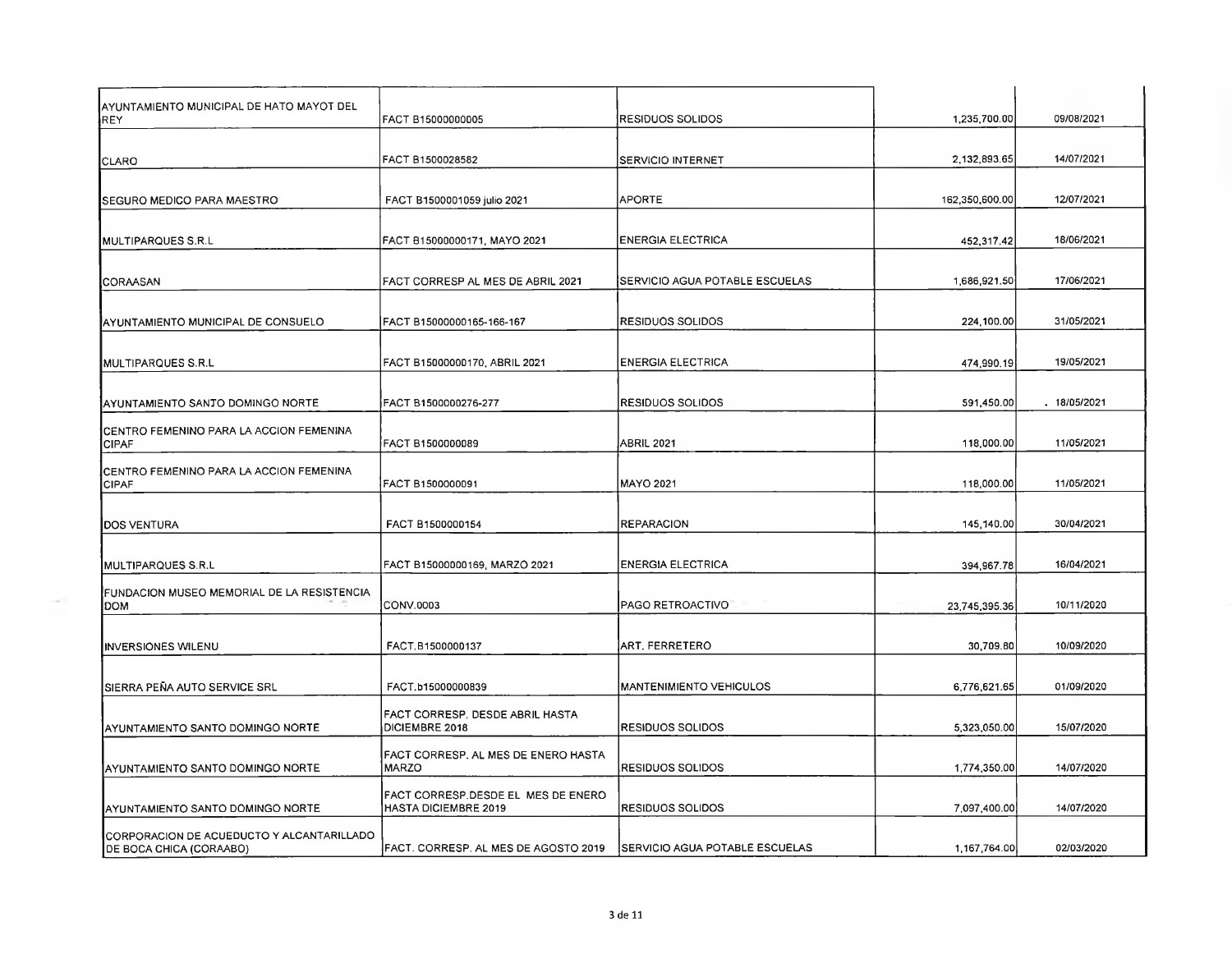| CORPORACION DE ACUEDUCTO Y ALCANTARILLADO   FACTURA CORRESPONDIENTE AL MES DE<br>DE BOCA CHICA (CORAABO) | DSEPTIEMBRE 2019                                                                                       | SERVICIO AGUA POTABLE ESCUELAS                          | 1,171,539.00 | 28/02/2020 |
|----------------------------------------------------------------------------------------------------------|--------------------------------------------------------------------------------------------------------|---------------------------------------------------------|--------------|------------|
| DECORUS, SRL.                                                                                            | PAGO FACT 31, POR LA IMPRESIÓN DE<br>INSTRUCTIVO Y MANUALES E LAS<br><b>EVALUACIONES DIAGNOSTICAS.</b> | <b>SERVICIO DE IMPRESION</b>                            | 500,800.00   | 24/01/2020 |
| <b>PAY IMPORT</b>                                                                                        | PAGO FACT, 289, 290, 291,                                                                              | <b>MANTENIMIENTO VEHICULOS</b>                          | 374,555.60   | 24/01/2020 |
| ASOCIACIÓN DE COLEGIOS DE LA IGLESIA<br>EVANGELICA DOMINICANA                                            | CONV.0250-2019                                                                                         | PAGO CORRESP. AL MES DE<br><b>AGOSTO/DICIEMBRE 2019</b> | 533,700.00   | 25/11/2019 |
| <b>MIGUEL YNOA PLASENCIA</b>                                                                             | OFICIO 280-2019                                                                                        | IMPLEMENTACION DE CURRICULO                             | 232,800.00   | 17/10/2019 |
| ICORAAVEGA                                                                                               | FACTURA CORRESPONDIENTE AL MES DE<br>AGOSTO 2019 (B15000001334)                                        | SERVICIO AGUA POTABLE ESCUELAS                          | 444,072.00   | 30/09/2019 |
| <b>ICORAAVEGA</b>                                                                                        | FACTURA CORRESPONDIENTE AL MES DE<br>SEPTIEMBRE 2019.                                                  | SERVICIO AGUA POTABLE ESCUELAS                          | 452,948.00   | 27/09/2019 |
| CORPORACION DE ACUEDUCTO Y ALCANTARILLADO<br>DE BOCA CHICA (CORAABO)                                     | FACT. CORRESP. AL MES DE JUNIO 2019                                                                    | SERVICIO AGUA POTABLE ESCUELAS                          | 1,167,764.00 | 18/09/2019 |
| CORPORACION DE ACUEDUCTO Y ALCANTARILLADO<br>DE BOCA CHICA (CORAABO)                                     | FACT, CORRESP. AL MES DE JULIO 2019                                                                    | SERVICIO AGUA POTABLE ESCUELAS                          | 1,167,764.00 | 18/09/2019 |
| <b>FLORISTERIA GANESHA</b>                                                                               | FACT. B1500000027                                                                                      | COMPRA ARREGLOS FLORALES                                | 120,000.00   | 04/09/2019 |
| CORPORACION DE ACUEDUCTO Y ALCANTARILLADO<br>DE BOCA CHICA (CORAABO)                                     | FACT, CORRESP. AL MES DE MAYO 2019                                                                     | SERVICIO AGUA POTABLE ESCUELAS                          | 1,182,044.00 | 06/08/2019 |
| AYUNTAMIENTO SAN PEDRO DE MACORIS                                                                        | FACTURA B1500000047- CORRESPONDIENTE<br>A LOS MES DE MAYO 2019                                         | RESIDUOS SOLIDOS                                        | 202,853.00   | 06/08/2019 |
| AYUNTAMIENTO SAN PEDRO DE MACORIS                                                                        | FACTURA B1500000039- CORRESPONDIENTE<br>AL MES DE MARZO 2019                                           | <b>RESIDUOS SOLIDOS</b>                                 | 202,853.00   | 06/08/2019 |
| AYUNTAMIENTO SAN PEDRO DE MACORIS                                                                        | FACTURA B1500000043- CORRESPONDIENTE<br>AL MES DE ABRIL 2019                                           | RESIDUOS SOLIDOS                                        | 202,853.00   | 06/08/2019 |
| MULTIPARQUES S.R.L                                                                                       | FACT. B1500000015, JUNIO 2019                                                                          | <b>ENERGIA ELECTRICA</b>                                | 358,898.01   | 16/07/2019 |
| ICORPORACION DE ACUEDUCTO Y ALCANTARILLADO<br>DE BOCA CHICA (CORAABO)                                    | FACT. CORRESP. AL MES DE FEBRERO 2019                                                                  | <b>ISERVICIO AGUA POTABLE ESCUELAS</b>                  | 1,309,473.00 | 02/07/2019 |
| CORPORACION DE ACUEDUCTO Y ALCANTARILLADO<br>DE BOCA CHICA (CORAABO)                                     | FACT, CORRESP, AL MES De marzo 2019                                                                    | SERVICIO AGUA POTABLE ESCUELAS                          | 1,182,044.00 | 21/06/2019 |
| CORPORACION DE ACUEDUCTO Y ALCANTARILLADO<br>DE BOCA CHICA (CORAABO)                                     | FACT. CORRESP. AL MES De ABRIL 2019                                                                    | SERVICIO AGUA POTABLE ESCUELAS                          | 1,182,044.00 | 21/06/2019 |
| CORPORACION DE ACUEDUCTO Y ALCANTARILLADO<br><b>DE BOCA CHICA (CORAABO)</b>                              | FACT. CORRESP. AL MES DE ENERO 2019                                                                    | SERVICIO AGUA POTABLE ESCUELAS                          | 1,151,009.00 | 19/06/2019 |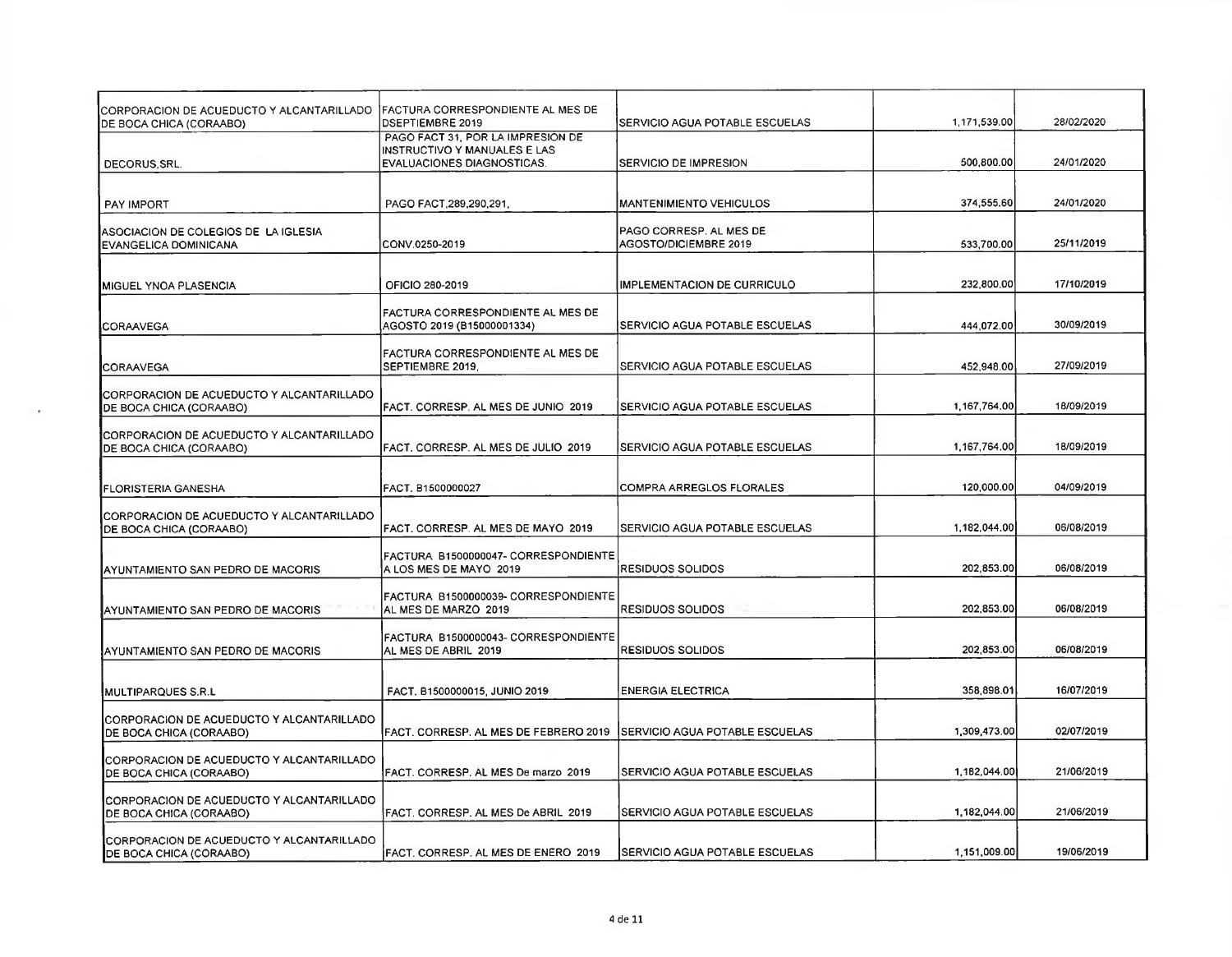| AYUNTAMIENTO SANTO DOMINGO ESTE                                                                           | FACTURA CORRESPONDIENTE AL MES DE<br>MARZO 2019            | RESIDUOS SOLIDOS                      | 565,944.20   | 28/05/2019  |
|-----------------------------------------------------------------------------------------------------------|------------------------------------------------------------|---------------------------------------|--------------|-------------|
| AYUNTAMIENTO DEL DISTRITO NACIONAL                                                                        | FACTURA CORRESPONDIENTE AL MES DE<br><b>MAYO 2019</b>      | RESIDUOS SOLIDOS                      | 295,714.00   | 28/05/2019  |
| CORPORACION DE ACUEDUCTO Y ALCANTARILLADO<br>DE BOCA CHICA (CORAABO)                                      | <b>FACTURA CORRESPONDIENTE AL MES DE</b><br>NOVIEMBRE 2018 | SERVICIO AGUA POTABLE ESCUELAS        | 1,164,478.00 | 16/04/2019  |
| CORPORACION DE ACUEDUCTO Y ALCANTARILLADO   FACTURA CORRESPONDIENTE AL MES DE<br>DE BOCA CHICA (CORAABO)  | <b>IDICIEMBRE 2018</b>                                     | SERVICIO AGUA POTABLE ESCUELAS        | 1,129,477.00 | 16/04/2019  |
| CORPORACION DE ACUEDUCTO Y ALCANTARILLADO   FACTURAS CORRESPONDIENTE AL MES DE<br>DE BOCA CHICA (CORAABO) | DICIEMBRE 2018                                             | SERVICIO AGUA POTABLE ESCUELAS        | 1,297,052.00 | 18/12/2018  |
| CORPORACION DE ACUEDUCTO Y ALCANTARILLADO  FACTURAS CORRESPONDIENTE AL MES DE<br>DE BOCA CHICA (CORAABO)  | SEPTIEMBRE 2018                                            | SERVICIO AGUA POTABLE ESCUELAS        | 656,051.00   | 06/12/2018  |
| CORPORACION DE ACUEDUCTO Y ALCANTARILLADO FACTURA CORRESPONDIENTE AL MES DE<br>DE BOCA CHICA (CORAABO)    | AGOSTO 2018                                                | SERVICIO AGUA POTABLE ESCUELAS        | 643,668.00   | 12/10/2018  |
| <b>ICOMERCIAL MUMA</b>                                                                                    | FACT. A010010011500000036                                  | IMPRESIÓN DISEÑOS CURRICULAR          | 3,416,369.87 | 23/08/2018. |
| FOTOMEGRAF                                                                                                | FACT.A010010011500000650                                   | <b>IMPRESIÓN MATERIALES</b>           | 730,350.00   | 23/08/2018  |
| AMESCO, SRL                                                                                               | FACT, A0100100115000000176                                 | ADQUISICION DE MOBILIARIO             | 311,909.40   | 23/08/2018  |
| IJOSE LUIS DE LA ROSA                                                                                     | FACT. A010010011500000158                                  | SERVICIOS DE REFREGERIOS Y ALQUILERES | 13,570.00    | 10/08/2018  |
| IJOSE LUIS DE LA ROSA                                                                                     | FACT. A010010011500000128                                  | SERVICIOS DE REFREGERIOS Y ALQUILERES | 39,589.00    | 10/08/2018  |
| CUCINA DI YARI, SRL.                                                                                      | FACT. A010010011500000167                                  | エルエルスナイ<br><b>REFRIGERIO</b>          | 180,433.80   | 10/08/2018  |
| <b>INVERSIONES TRES C</b>                                                                                 | FACT. A010010011500000851                                  | <b>MATERIALES GASTABLES</b>           | 676, 166.56  | 10/08/2018  |
| JOSE MIGUEL HEREDIA MELENCIANO                                                                            | FACT. B150000001                                           | LEGALIZACION DE DOCUMENTOS            | 14,160.00    | 09/08/2018  |
| RAFAEL ANTONIO PEREZ BELLIARD                                                                             | FACT. A010010011500000294                                  | SERVICIO DE ALIMENTO Y ALOJAMIENTO    | 73,295.70    | 08/08/2018  |
| RAFAEL ANTONIO PEREZ BELLIARD                                                                             | FACT, A010010011500000284                                  | <b>REFRIGERIOS</b>                    | 252,638.00   | 08/08/2018  |
| RAFAEL ANTONIO PEREZ BELLIARD                                                                             | FACT, A010010011500000262                                  | <b>CATERING</b>                       | 22,538.00    | 08/08/2018  |
| <b>IRAFAEL ANTONIO PEREZ BELLIARD</b>                                                                     | FACT. A010010011500000211                                  | SERV. DE REFRIGERIOS Y ALMUERZOS      | 50,380.10    | 08/08/2018  |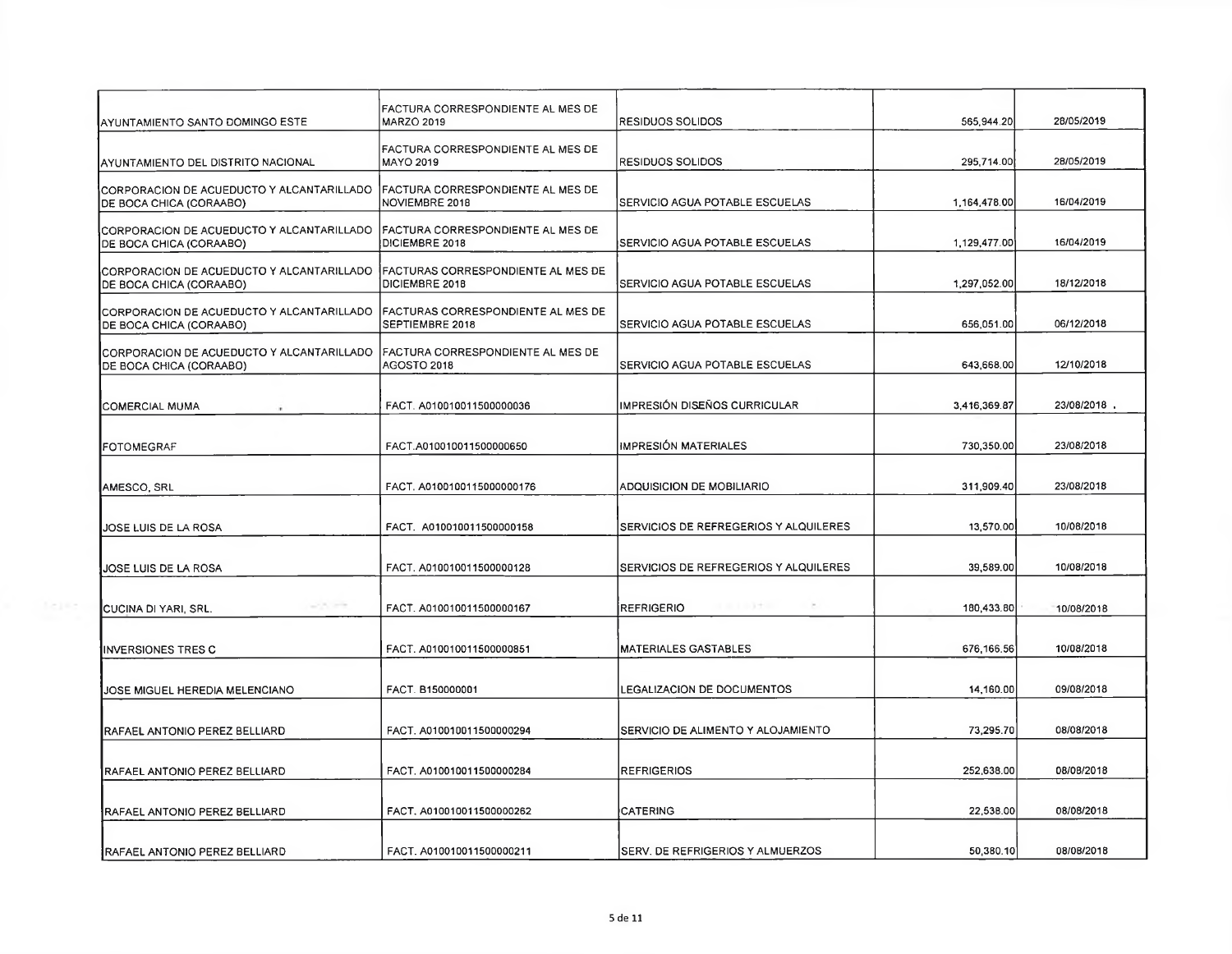| HONDA RENT A CAR                                                     | FACT. A010020021500000029                          | ALQUILER DE VEHICULOS            | 77,242.96    | 06/08/2018 |
|----------------------------------------------------------------------|----------------------------------------------------|----------------------------------|--------------|------------|
| HONDA RENT A CAR                                                     | FACT. A010020021500000035                          | ALQUILER DE VEHICULOS            | 243,963.35   | 06/08/2018 |
| <b>INVERSIONES WILENU</b>                                            | FACT, B1500000027                                  | <b>MATERIALES GASTABLES</b>      | 813,070.42   | 06/08/2018 |
| EMPRESAS INTEGRADAS S.A                                              | FACT. A010010011500000482                          | <b>ADQUISICION DE MOBILIARIO</b> | 2,389,075.20 | 06/08/2018 |
| SERVICIOS DIVERSOS AUTOREPUESTO EDDY                                 | FACT.A010010011500001886                           | <b>SERVICIO DE TRANSPORTE</b>    | 432,000.00   | 19/06/2018 |
| ORTRO CHEMICAL, SRL                                                  | FACT. A010010011500001349                          | ADQUISICION MATERIAL DE LIMPIEZA | 152,515.00   | 19/06/2018 |
| JOSE MIGUEL HEREDIA MELENCIANO                                       | FACT. A010010011500000005                          | LEGALIZACION DE DOCUMENTOS       | 14,160.00    | 04/04/2018 |
| IIMPORTADORA GOHE                                                    | FACT. A010010011500000004                          | ADQUISICION DE MOBILIARIO        | 324,802.95   | 01/02/2018 |
| D & H SERVICIOS DE MECANICA EN GENERAL SRL                           | FACT.A010010011500000426                           | <b>MANTENIMIENTO VEHICULOS</b>   | 63,669.38    | 23/01/2018 |
| OM CAR DOMINICANA, SRL                                               | FACT, A010010011500001903-06                       | <b>MANTENIMIENTO VEHICULOS</b>   | 118,684.40   | 23/01/2018 |
| OM CAR DOMINICANA, SRL                                               | FACT. A010010011500001904-05                       | <b>MANTENIMIENTO VEHICULOS</b>   | 30,396.80    | 23/01/2018 |
| D & H SERVICIOS DE MECANICA EN GENERAL SRL                           | FACT. A0100100115000000507-508                     | MANTENIMIENTO VEHICULOS          | 91.875.86    | 19/01/2018 |
| D & H SERVICIOS DE MECANICA EN GENERAL SRL                           | FACT. A010010011500000423                          | <b>MANTENIMIENTO VEHICULOS</b>   | 42,456.34    | 27/12/2017 |
| <b>GREENBERRY SERVICES</b>                                           | FACT. A010010011500000262                          | <b>ALQUILERES</b>                | 57,820.00    | 20/12/2017 |
| CIVIL GROUP (CESION CREDITO)                                         | FACT. A010010011500000249                          | ADQUISICION MOBILIARIO ESCOLAR   | 961,253.49   | 19/12/2017 |
| CORPORACION DE ACUEDUCTO Y ALCANTARILLADO<br>DE BOCA CHICA (CORAABO) | FACT. CORRESP. AGOSTO, SEPT. OCT. NOV.<br>DIC-2015 | SERVICIO AGUA POTABLE ESCUELAS   | 398,050.00   | 21/11/2017 |
| LEASING AUTOMOTRIZ DEL SUR, SRL                                      | FACT.A010010011500004702                           | ALQUILERES DE VEHICULOS          | 110,684.00   | 18/11/2017 |
| D & H SERVICIOS DE MECANICA EN GENERAL SRL                           | FACT.A0100100115000000512-13-14                    | <b>MANTENIMIENTO VEHICULOS</b>   | 110,676.15   | 02/11/2017 |
| MARGARITA MEDINA TALLER MANOS CREATIVAS                              | FACT. A010010011500000146                          | <b>ADQUISICION REGALOS</b>       | 17,346.00    | 31/10/2017 |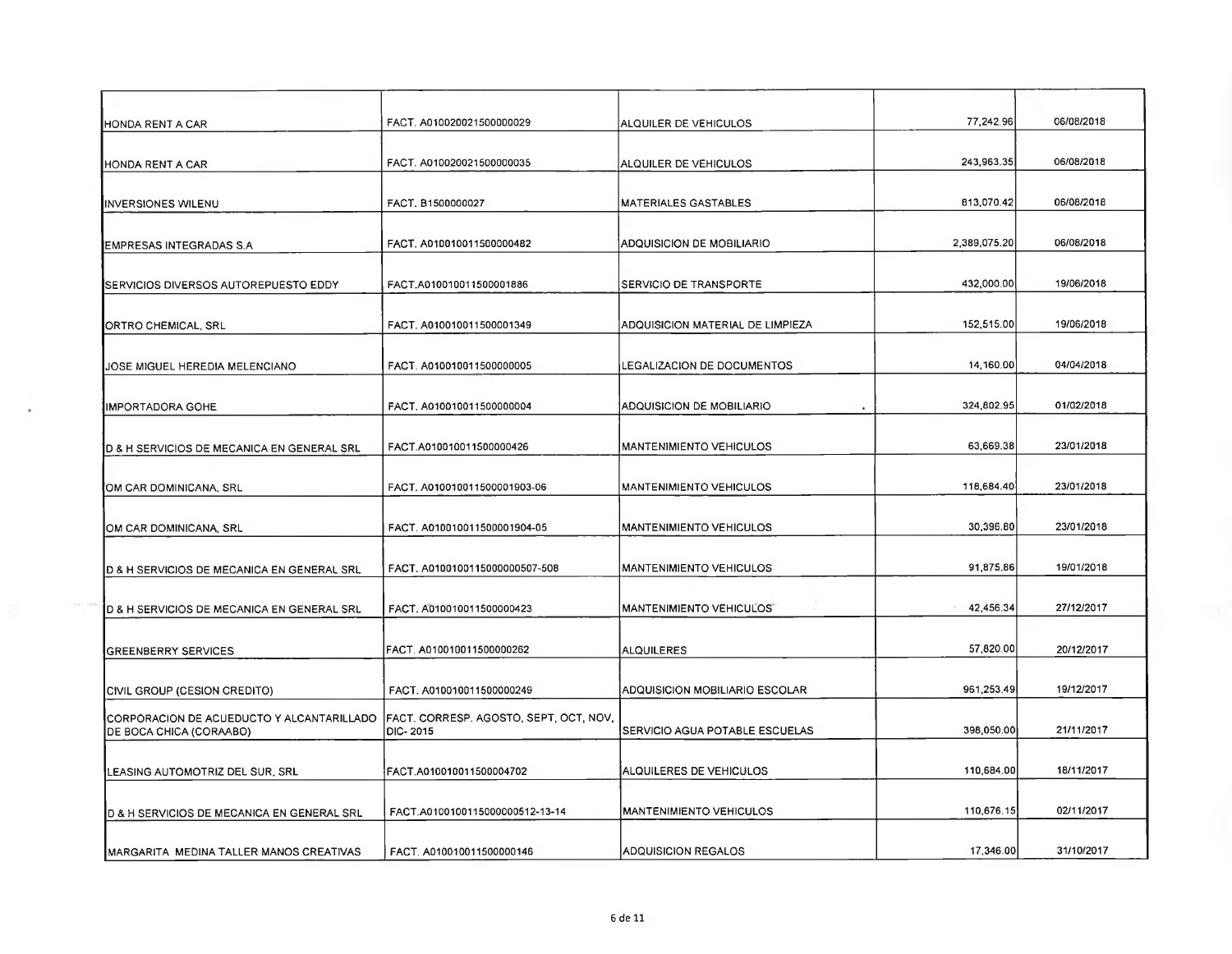| D & H SERVICIOS DE MECANICA EN GENERAL SRL         | FACT.A010010011500000425                               | <b>MANTENIMIENTO VEHICULOS</b>                           | 582,454.53            | 12/10/2017 |
|----------------------------------------------------|--------------------------------------------------------|----------------------------------------------------------|-----------------------|------------|
| <b>GRUPO WACHARIX</b>                              | FACT. A010010011500000055                              | ADQUISICION DE MATERIALES GASTABLES                      | 843,349.18            | 18/08/2017 |
| HOTEL SDH, SA                                      | FACT. A020010011500010681                              | SERVICIOS DE ALIMENTACION Y ALOJAMIENTO                  | 1 300,396.80          | 20/07/2017 |
| <b>D YUNIOR DECORACIONES Y MADERAS</b>             | 20% ANTICIPO CONTRATO #0171/2016                       | <b>ADQUISICION DE MOBILIARIO</b>                         | 603,055.73            | 11/07/2017 |
| IOM CAR DOMINICANA, SRL                            | FACT.A010010011500001847-48-49                         | <b>MANTENIMIENTO VEHICULOS</b>                           | 72,558.20             | 05/07/2017 |
| ANGEL DEL CARMEN CASTILLO ESPINAL                  | FACT. A010010011500000048                              | <b>SERVICIOS DE TASACION</b>                             | 399,784.00            | 06/06/2017 |
| RANCHO AL 1/2 GOURMET                              | FACT. A010010011500483                                 | SERVICIO DE REFRIGERIOS, ALMUERZO Y<br><b>ALQUILERES</b> | 79,414.00             | 22/05/2017 |
| ROSELISA ALTAGRACIA HERRERA PEÑA                   | FACT. A01001001152339907                               | LEGALIZACION DE DOCUMENTOS                               | 59,000.00             | 15/05/2017 |
| RANCHO AL 1/2 GOURMET                              | FACT. A010010011500000442                              | <b>SERVICIO DE CATERING</b>                              | 53,247.50             | 10/05/2017 |
| RANCHO AL 1/2 GOURMET                              | FACT. A010010011500000537                              | SERVICIO DE REFRIGERIOS, ALMUERZO Y<br><b>ALQUILERES</b> | 31,010.00             | 27/04/2017 |
| ANTONIO CASTILLO RODRIGUEZ                         | FACT. 4308                                             | LEGALIZACION DE DOCUMENTOS                               | 59,000.00             | 26/01/2017 |
| CRISTINA RAFAELA ROSARIO ROSARIO                   | FACT.P010010011502700518                               | <b>LEGALIZACION DE DOCUMENTOS</b>                        | 11,800.00             | 25/01/2017 |
| $-11 - 11 - 1$<br>CRISTINA RAFAELA ROSARIO ROSARIO | FACT P010010011502700526                               | LEGALIZACION DE DOCUMENTOS                               | Price of<br>44,840.00 | 25/01/2017 |
| DOMINGO SANTANA MEDINA                             | FACT. P010010011501269828                              | LEGALIZACION DE DOCUMENTOS                               | 23,600.00             | 25/01/2017 |
| FIOR D ALIZA MEJIA RIVERA DE PEREZ                 | FACT. A010010011500000134                              | REFRIGERIO ESTACION LIQUIDA                              | 3,540.00              | 25/01/2017 |
| CORAAPLATA                                         | FACTURA CORRESPONDIENTE AL MES DE<br><b>JUNIO 2016</b> | SERVICIO AGUA POTABLE ESCUELAS                           | 11,692.00             | 02/01/2017 |
| CARMEN LOURDES VALERA GUERRA                       | FACTURA #A010010011500000168                           | SERVICIO DE REFRIGERIOS, ALMUERZO Y<br><b>ALQUILERES</b> | 35,754.00             | 28/11/2016 |
| OSYERI, S.R.L.                                     | FACTURA #A010010011500000010                           | LEGALIZACION DE DOCUMENTOS                               | 35,400.00             | 18/11/2016 |
| CRISTINA RAFAELA ROSARIO ROSARIO                   | FACT.P010010011502700527                               | LEGALIZACION DE DOCUMENTOS                               | 17,700.00             | 18/11/2016 |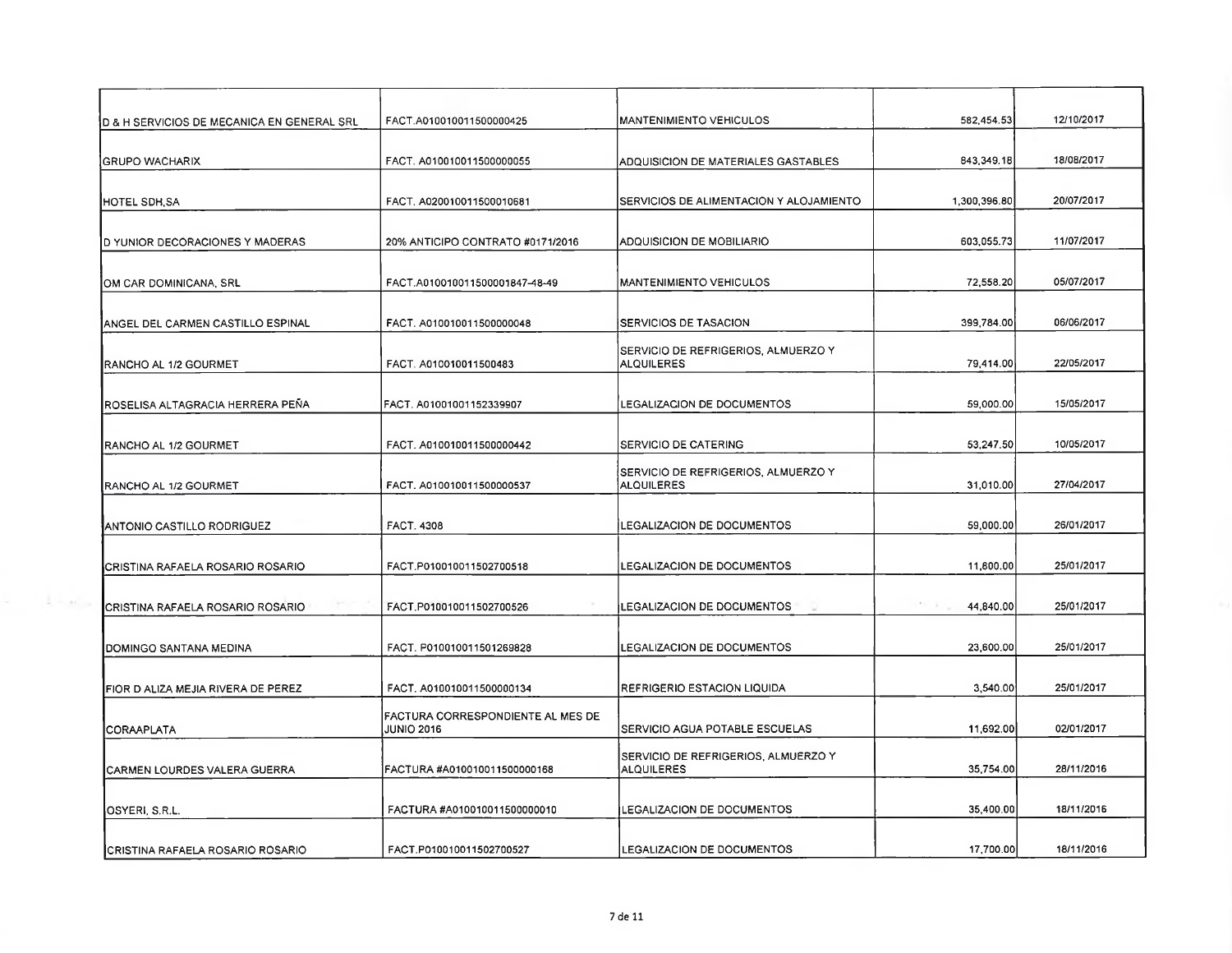| CRISTINA RAFAELA ROSARIO ROSARIO      | FACT.P010010011502700517  | LEGALIZACION DE DOCUMENTOS      | 7,080.00     | 18/11/2016 |
|---------------------------------------|---------------------------|---------------------------------|--------------|------------|
| DOMINGO SANTANA MEDINA                | FACT. P010010011501269823 | LEGALIZACION DE DOCUMENTOS      | 29,500.00    | 18/11/2016 |
| DOMINGO SANTANA MEDINA                | FACT. P010010011501269825 | LEGALIZACION DE DOCUMENTOS      | 59,000.00    | 18/11/2016 |
| DOMINGO SANTANA MEDINA                | FACT_P010010011501269826  | LEGALIZACION DE DOCUMENTOS      | 59,000.00    | 18/11/2016 |
| DOMINGO SANTANA MEDINA                | FACT, P010010011501269824 | LEGALIZACION DE DOCUMENTOS      | 45,000.00    | 18/11/2016 |
| LIDIA ESTHER BARRIENTOS CASTRO        | FACT. P010010011502625802 | LEGALIZACION DE DOCUMENTOS      | 59,000.00    | 18/11/2016 |
| LA COMERCIAL DE SEGUROS, S.A.         | FACT. A010010011500005015 | POLIZA DE SEGUROS               | 87,500.00    | 04/11/2016 |
| COMPAÑÍA INVERSIONES FERNANDEZ BELTRE | CUB, 03 CONTR,#2699-2013  | REHABILITACION CENTRO EDUCATIVO | 500,750.33   | 30/09/2016 |
| <b>BROXTON DOMINICANA</b>             | FACT. A010010011500000002 | TRANSPORTE                      | 96,104.13    | 19/09/2016 |
| DIOCY ALEXANDER MARTINEZ              | CUB. 3 REPARACION         | RAPARACION DE BUTACAS           | 622,002.93   | 08/09/2016 |
| FRIENDS & COMPANY, S.R.L.             | <b>FACT. 0512</b>         | SERVICIO APLICACIÓN MOVIL       | 2,891,000.00 | 08/09/2016 |
| GOURMET CHIC BY PATLIZ                | FACT.A010010011500000170  | SERVICIO DE REFRIGERIOS         | 70,269.00    | 08/09/2016 |
| DAMALTUM GROUP, SRL. (PEREZ & ROBLES) | FACT. A010010011500000001 | ASESORIA LEGAL DERECHO AUTOR    | 29,500.00    | 05/09/2016 |
| <b>TRICOM</b>                         | FACT. A080010051500001393 | <b>SERVICIO INTERNET</b>        | 4,337.69     | 31/08/2016 |
| TRICOM                                | FACT, A080010051500001362 | <b>SERVICIO INTERNET</b>        | 4,143.12     | 26/08/2016 |
| DIVERSIONES EDUCATIVAS INFANTILES     | FACT. A010010011500000331 | CAPACITACION                    | BD,000.00    | 26/08/2016 |
| FRIENDS & COMPANY, S.R.L.             | FACT. 0511                | SERVICIO APLICACIÓN MOVIL       | 637.908.00   | 25/08/2016 |
| DIDACTICA, SRL                        | FACT. A010010011500000020 | <b>CAPACITACION</b>             | 432,000.00   | 04/08/2016 |
| MIGUEL ANIBAL LIBERATO ROSARIO        | FACT, A010010011500000002 | IADQUISICION DE MOBILIARIO      | 536,703.26   | 03/08/2016 |

**Contract**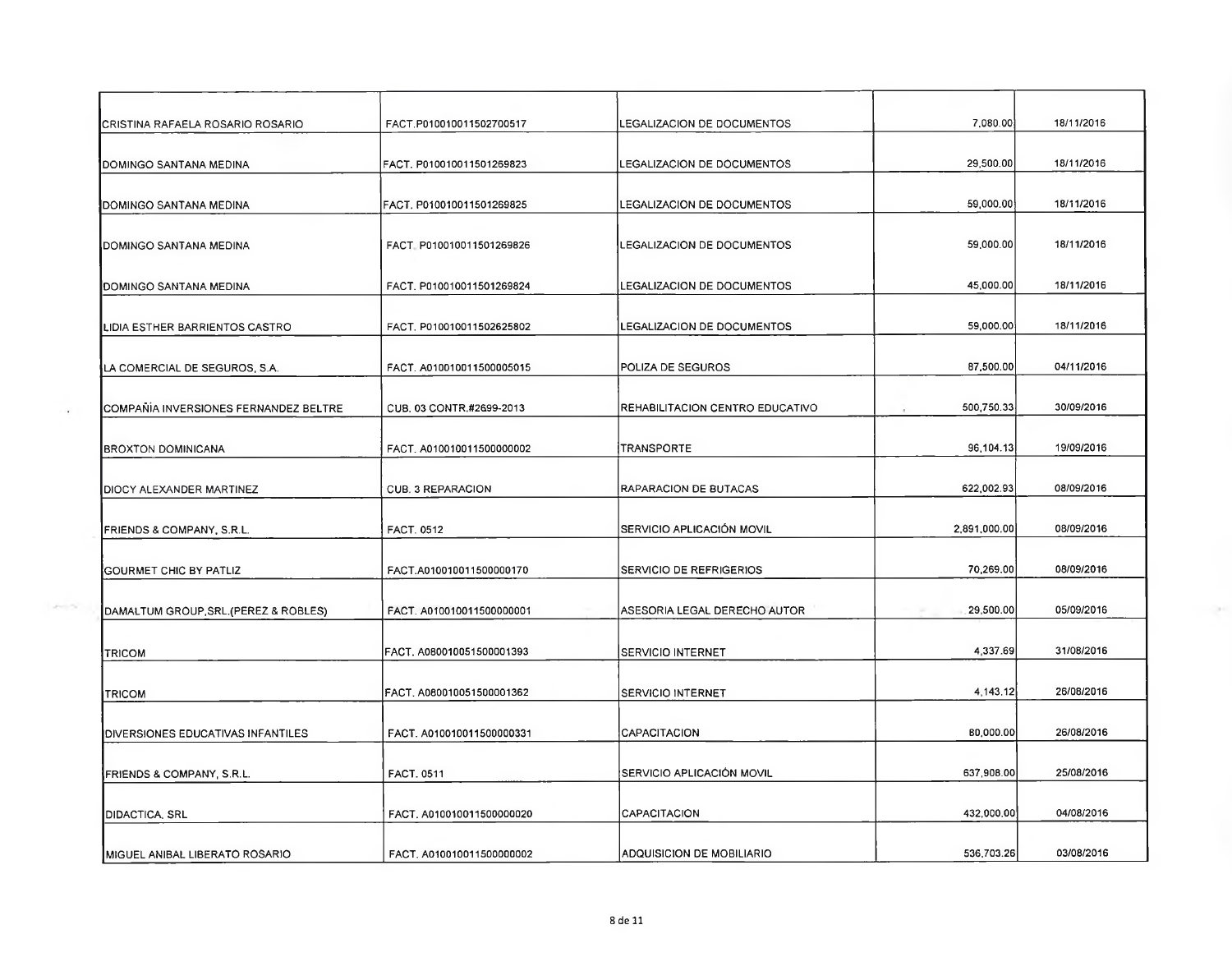| UNES SUPLIDORES DE OFICINA SRL. (CESION<br>CREDITO)  | FACT. #A010010011500000201   | ADQUISICION DE MOBILIARIO                                | 726,880.00   | 03/08/2016 |
|------------------------------------------------------|------------------------------|----------------------------------------------------------|--------------|------------|
| CORPORACION DOMINICANA DE RADIO Y<br>TELEVISION, SRL | FACT. A010010011500002254    | SERVICIOS PUBLICIDAD                                     | 147,500.00   | 25/07/2016 |
| INVERSIONES BRADEIRA SRL                             | FACT.A010010011500000015     | SERV. DE REFRIGERIOS Y ALMUERZOS                         | 140,909.70   | 22/07/2016 |
| CARMEN LOURDES VALERA GUERRA                         | FACT. A010010011500000159    | SERVICIO DE REFRIGERIOS, ALMUERZO Y<br><b>ALQUILERES</b> | 168,740.00   | 21/07/2016 |
| INVERSIONES BRADEIRA ,SRL                            | FACT.A010010011500000038     | SERVICIO DE REFRIGERIOS, ALMUERZO Y<br><b>ALQUILERES</b> | 82,225.35    | 15/07/2016 |
| <b>TRICOM</b>                                        | FACT, A080010051500001329    | SERVICIO TELEFONICO                                      | 4,115.59     | 07/06/2016 |
| TRICOM                                               | FACT. A080010051500001239    | <b>SERVICIO TELEFONICO</b>                               | 3,881.96     | 07/06/2016 |
| TRICOM                                               | FACT. A080010051500001270    | SERVICIO INTERNET.                                       | 3,754.65     | 03/06/2016 |
| <b>TRICOM</b>                                        | FACT.A080010051500001210     | SERVICIO INTERNET                                        | 3,707.82     | 23/05/2016 |
| SYNERTEK                                             | FACT.A010010011500000001     | DESARROLLO DE SOFTWARE                                   | 635,618.80   | 20/05/2016 |
| JULIVIOT FLORISTERIA                                 | FACT.A010010011500001590     | OFRENDA FLORALES                                         | 47,200.00    | 11/05/2016 |
| RINA DAMARIS CARRASCO MATOS                          | FACT. A010010011500000138    | SERVICIOS DE REFIGERIOS                                  | 75,048.00    | 06/05/2016 |
| <b>CABA PRODUCTIONS</b><br>-                         | FACT. A010010011500000219    | <b>CAPACITACION</b><br>A.                                | 401,200.00   | 21/04/2016 |
| CLUSTER DEL MUEBLE DE SANTO DOMINGO                  | FACT. A010010011500000002    | ADQUISICION DE MOBILIARIO                                | 1,409,628.00 | 14/04/2016 |
| VENTURA POLANCO & ASOCIADOS                          | FACT, A010010011500000105    | LEGALIZACION DE DOCUMENTOS                               | 59,000.00    | 31/03/2016 |
| OSYERI, S.R.L.                                       | FACTURA #A010010011500000008 | <b>LEGALIZACION DE DOCUMENTOS</b>                        | 3,540.00     | 31/03/2016 |
| RADAMES VASQUEZ REYES                                | FACT. P010010011502051122    | LEGALIZACION DE DOCUMENTOS                               | 177,000.00   | 31/03/2016 |
| OSYERI, S.R.L.                                       | FACTURA #A010010011500000012 | LEGALIZACION DE DOCUMENTOS                               | 8,260.00     | 31/03/2016 |
| <b>ICRISTINA RAFAELA ROSARIO ROSARIO</b>             | FACT.P010010011502700524     | LEGALIZACION DE DOCUMENTOS                               | 59,000.00    | 31/03/2016 |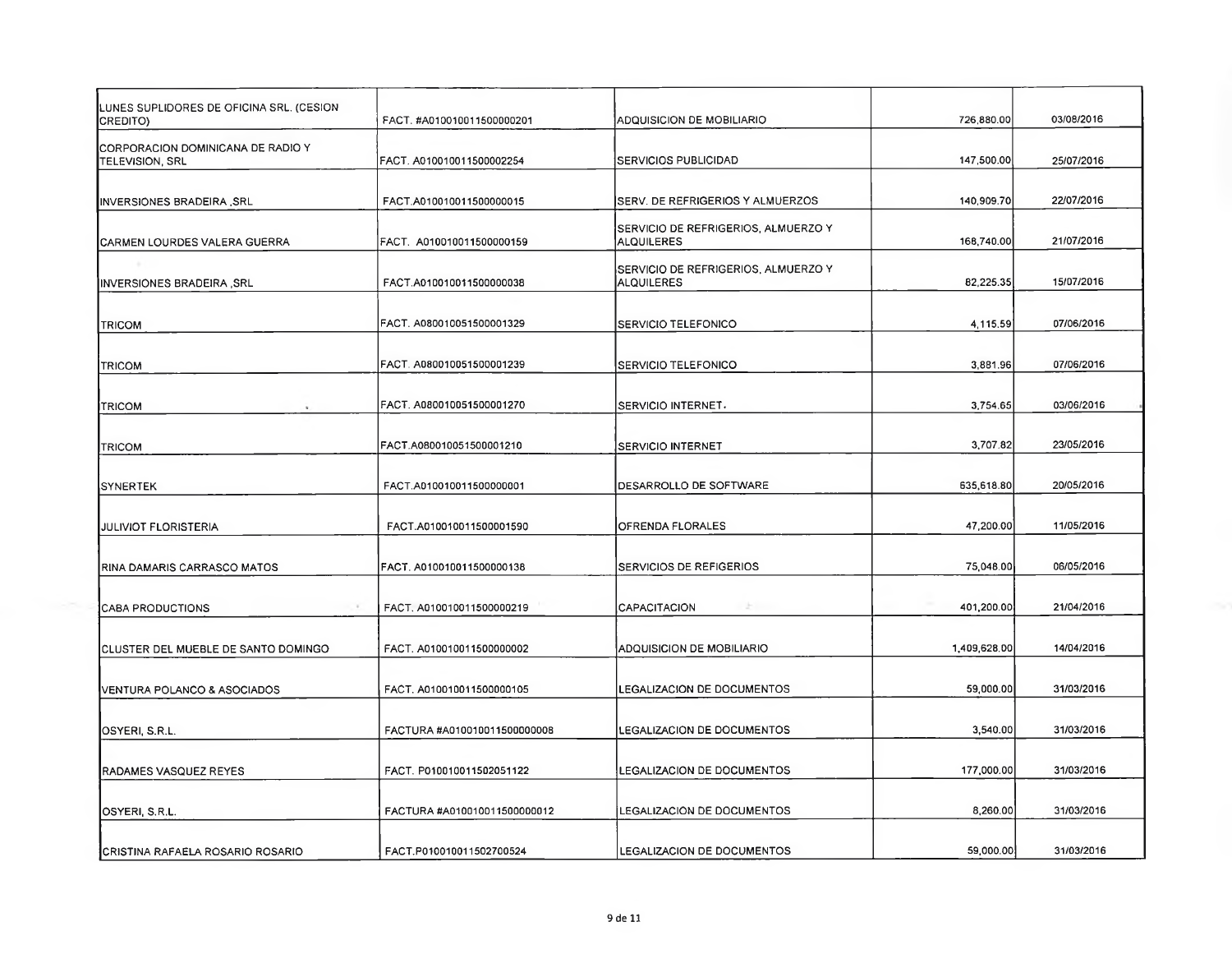| DOMINGO SANTANA MEDINA                               | FACT. P010010011501269819      | LEGALIZACION DE DOCUMENTOS                         | 47,200.00    | 31/03/2016 |
|------------------------------------------------------|--------------------------------|----------------------------------------------------|--------------|------------|
| DOMINGO SANTANA MEDINA                               | FACT. P010010011501269827      | LEGALIZACION DE DOCUMENTOS                         | 59,000.00    | 31/03/2016 |
| ARCA FERRETERA SRL                                   | FACT.A010010011500000153       | ADQUISICION DE MATERIALES DE<br><b>CONSTRUCION</b> | 42,139.27    | 05/02/2016 |
| <b>CREATORS PRODUCTORA</b>                           | AVANCE 20% CONTRATO #0983/2015 | CAPACITACION                                       | 1,180,000.00 | 14/12/2015 |
| <b>M &amp; M CONSULTING FIRM</b>                     | FACT. A010010011500000225      | CAPACITACION                                       | 200,600.00   | 07/12/2015 |
| CAMARA DE COMERCIO Y PRODUCCION DE SANTO<br>IDOMINGO | FACT. A010010011500000104      | <b>CAPACITACION DE PERSONAL</b>                    | 156,428.52   | 03/12/2015 |
| <b>SPLACE GROUP</b>                                  | FACT. A010010011500000022      | <b>PASAJES</b>                                     | 53,166.91    | 02/12/2015 |
| UNIVERSIDAD CENTRAL DEL ESTE                         | FACT. A010010011500000804      | CAPACITACION DE PERSONAL                           | 1,578,121.38 | 02/12/2015 |
| LOGOMOTION                                           | FACT.A010011500001076          | ADQUISICION DE BANDERAS                            | 49,560.00    | 18/11/2015 |
| SHEILA ACEVEDO                                       | FACT, A010010011500000003      | SERVICIOS PROFESIONALES                            | 147,500.00   | 17/11/2015 |
| FEDERICO EDUARDO FRANCO BALCACER                     | FACT. P010010011501467825      | <b>TASACION</b>                                    | 318,010.00   | 13/10/2015 |
| AYUNTAMIENTO SAN PEDRO DE MACORIS                    | 0100251002                     | RESIDUOS SOLIDOS                                   | 77,000.00    | 02/07/2015 |
| LUIS DE JESUS SANTANA GARCIA                         | FACT.P010010011502847203       | SERVICIOS PUBLICIDAD                               | 11,800.00    | 23/06/2015 |
| BARTOLO YAQUE PUJALS SUAREZ                          | <b>CONTR.286-8</b>             | LEGALIZACION DE DOCUMENTOS                         | 69,900.00    | 28/11/2014 |
| <b>COMERCIAL MORDIS SRL</b>                          | FACT. A010010011500000004      | SERVICIO DE IMPRESION Y ENCUADERNACION             | 266,628.08   | 26/11/2014 |
| JUAN MANUEL GUERRERO DE JESUS                        | CONTR.0789-19                  | LEGALIZACION DE DOCUMENTOS                         | 118,000.00   | 24/11/2014 |
| JUAN MANUEL GUERRERO DE JESUS                        | CONTR.#0789-18                 | <b>LEGALIZACION DE DOCUMENTOS</b>                  | 118,000.00   | 28/10/2014 |
| FRANCISCO GUSTAVO ESTRELLA FELIZ                     | OFIC.#036/2014                 | TRANSPORTE, VIATICOS Y MATERIAL GASTABLE           | 521,050.00   | 13/10/2014 |
| JUANA PEREZ PAYANO                                   | OFIC.# 049-2014                | TRANSPORTE, VIATICO, Y MATERIAL GASTABLE           | 462,000,00   | 13/10/2014 |

 $\frac{1}{\sqrt{2}}\frac{1}{\sqrt{2}}$  and